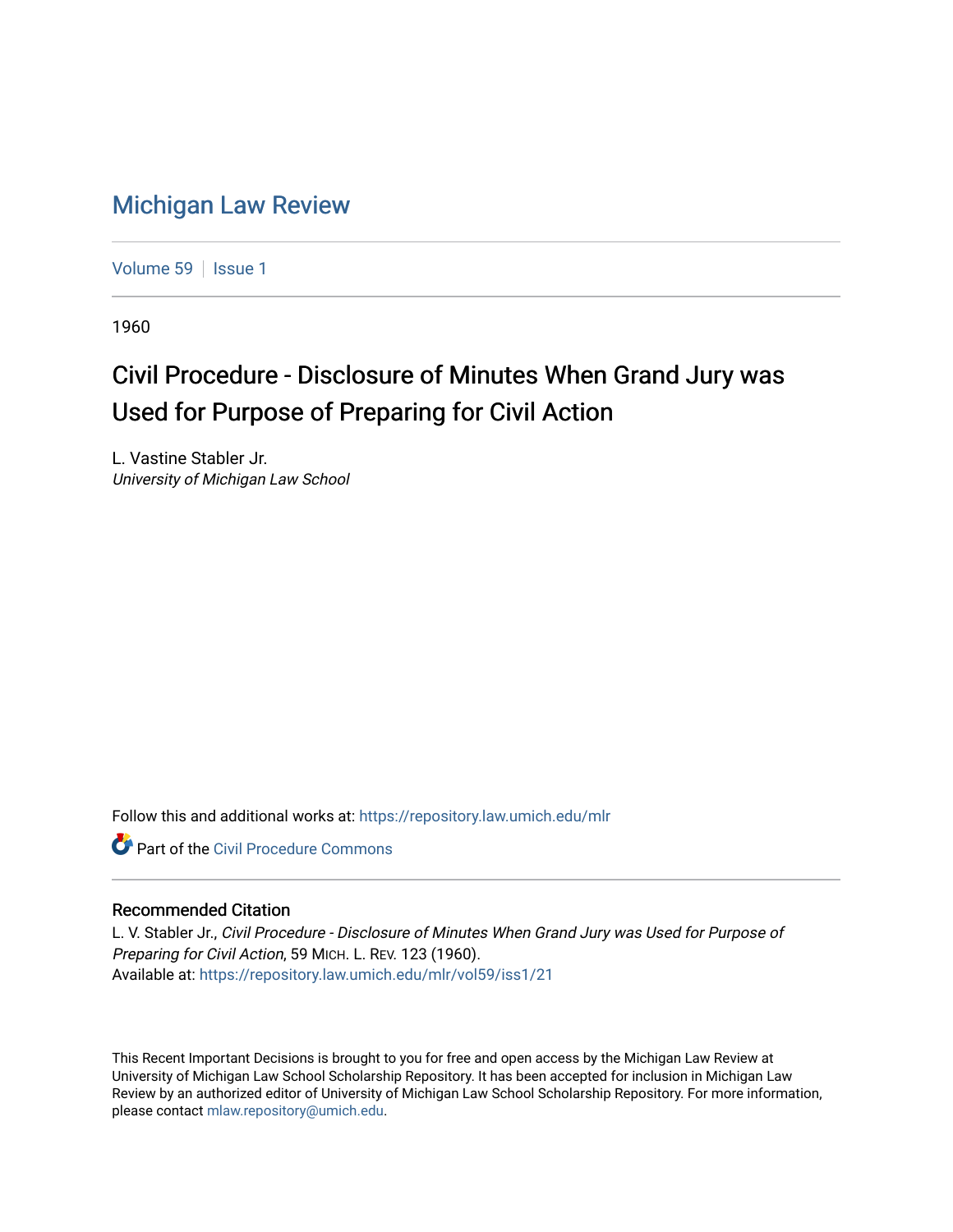## RECENT DECISIONS

CIVIL PROCEDURE - DISCLOSURE OF MINUTES WHEN GRAND JURY WAS USED FOR PURPOSE OF PREPARING FOR CIVIL ACTION - Three weeks after the close of a grand jury investigation of charges of criminal antitrust violations, the Government filed a civil complaint against defendants based upon materials accumulated by the grand jury. Defendants obtained discovery of the grand jury transcript,<sup>1</sup> but the United States Supreme Court overruled,<sup>2</sup> holding that defendants, by merely showing that the Government had not requested an indictment, had not shown "good cause" for discovery under rule 34 of the Federal Rules of Civil Procedure.3 The Court did indicate that a use by the Government of the grand jury for the sole purpose of preparing for a civil action would result in a subversion of the grand jury process and wholesale discovery of the transcript would be allowed. Defendants then filed interrogatories to determine at what point the Government decided to abandon the criminal action. On defendant's motion for discovery, *held,* motion granted. If the Government decided at some time during the grand jury hearings that it would not seek an indictment and nevertheless continued the proceedings, there was a subversion of the grand jury as the Supreme Court defined it, and the minutes of the proceedings after the Government abandoned the criminal action should be made available for defendant's inspection. *United States v. Proctor & Gamble,*  174 F. Supp. 233 (D.C.N.J. 1959).

The policy of affording utmost secrecy to the hearings and deliberations of the grand jury has long been recognized.4 One principal exception has allowed the prosecuting government to be present at the hearings and to retain a copy of the documents and the minutes of the proceedings.5 A defendant in a criminal case, however, has been denied access to grand jury minutes except in those cases where the courts have determined that justice

1 United States v. Proctor & Gamble, 19 F.R.D. 122 (D.C. N.J. 1956).

3 FED. R. CIV. P. 34: "Upon motion of any party showing good cause therefor . . . the court in which an action is pending may (1) order any party to produce ..• any designated documents, papers, books, . . . or tangible things, not privileged, which constitute or contain evidence relating to any matters within the scope of the examination  $\dots$  and which are in his possession, custody, or control. . . ."

4 See, *e.g.,* Collins v. State, 200 Ark. 1027, 1042, 143 S.W .2d 1, 8 (1940); Coblentz v. State, 164 Md. 558, 566, 166 Atl. 45, 49 (1933); United States v. Garrson, 291 Fed. 646 (S.D. N.Y. 1923); FED. R. CRIM. P. 6 (e); Annot., 127 A.L.R. 272 (1940). For a discussion of the historical development of the rule of secrecy of grand jury proceedings, see W1GM0RE, EVIDENCE §2360 (3d ed. 1940).

15 United States v. United States District Court, 238 F.2d 713 (4th Cir. 1956), *cert. denied,*  352 U.S. 981 (1957). See State v. Kemp, 126 Conn. 60, 68, 9 A.2d 63, 68 (1939). This exception is written into FED. R. CRIM. P. 6 (e): "Disclosure of matters occurring before the grand jury other than its deliberations and the vote of any juror may be made to the attorneys of the government for use in the performance of their duties."

<sup>2</sup> United States v. Proctor & Gamble, 356 U.S. 677 (1958).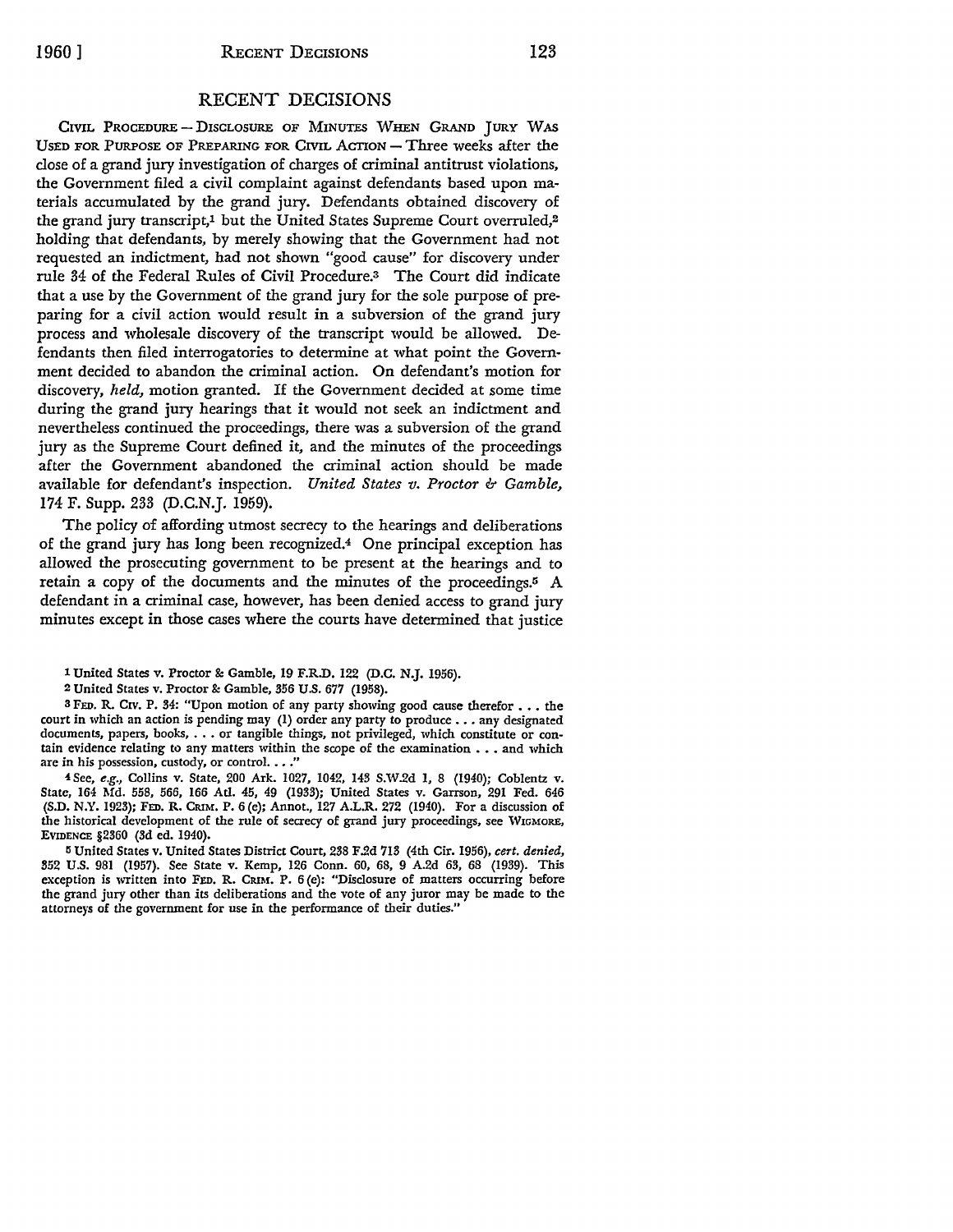requires disclosure.6 Usually the defendant's request has been denied.7 *As*  a result, the general thrust of criminal procedure has kept defendants from receiving a pre-trial view of evidence to be used against them.8 This attitude is based upon a fear that the accused will explore the Government's evidence and attempt to fabricate testimony, suborn perjury, and tamper with witnesses.9 On the other hand, the Federal Rules of Civil Procedure do not reflect this fear of defendants' subterfuge, but rather encourage the exchange of information between parties.10 Indeed, in civil antitrust actions, deposition hearings must be open to the public.11 The Supreme Court's earlier ruling in the controversy involved in the principal case gave priority to the policy of secrecy over the more liberal attitude of the Federal Rules of Civil Procedure as expressed in the discovery device of rule 34.<sup>12</sup> That holding is open to criticism, since the policy supporting secrecy loses much of its meaning after the grand jury has terminated its hearings and disposed of the case.<sup>13</sup> Basically, the secrecy of the grand jury was designed to protect defendants, witnesses, jurors,<sup>14</sup> and the scheme of the adminis-

<sup>6</sup>See United States v. Socony-Vacuum Oil Co., 310 U.S. 150, 234 (1940). The Supreme Court has refused to extend the rationale of Jencks v. United States, 353 U.S. 657 (1957), to the disclosure of grand jury minutes. Pittsburgh Plate Glass Co. v. United States, 360 U.S. 395 (1959). See *The Supreme Court, 1958 Term,* 73 HARV. L. REv. 84, 183 (1959); 13 VANn. L. REv. 404 (1959).

7 E.g., United States v. Rosenberg, 245 F.2d 870 (3d Cir. 1957) *afj'd,* 360 U.S. 367 (1959); see Orfield, *The Federal Grand Jury,* 22 F.R.D. 343, 454 (1958), and cases collected therein. Two principal areas where defendants have been allowed access to the grand jury minutes are where minutes are sought to be used (1) for impeachment of a government witness during the trial, United States v. Alper, 156 F.2d 222, 226 (2d Cir. 1946); and (2) for examination of defendant's own testimony before the grand jury when he is accused of making perjurious statements at that time, United States v. Rose, 215 F.2d 617 (3d Cir. 1954).

8 See generally Comment, 60 YALE L.J. 626 (1951). Attempts by the defendant to obtain the grand jury minutes through discovery devices available in the Federal Rules of Criminal Procedure have been likewise unsuccessful, United States v. Mesarosh, **13**  F.R.D. 180 (W.D. Pa. 1952); United States v. Stein, 18 F.R.D. 17 (S.D.N.Y. 1955).

<sup>9</sup>See United States v. Ben Grunstein and Sons, 137 F. Supp. 197, 201 (D.C. N.J. 1955). 10 See note 3 *supra*. "The various instruments of discovery now serve . . . as a device for ascertaining the facts, or information as to the existence or whereabouts of facts, relative to those issues ..•. The way is now clear, consistent with recognized privileges, for the parties to obtain the fullest possible knowledge of the issues and facts before trial." Hickman v. Taylor, 329 U.S. 495, 501 (1947); see generally Pike &: Willis, *The New Federal Deposition-Discovery Procedure,* 38 CoLUM. L. REv. 1179, 1436 (1938).

11 37 Stat. 731 (1913), 15 U .S.C. §30 (1958).

12 For a criticism of this holding, see Note, 34 N.Y.U.L. REv. 606, 614 (1959).

13 The traditional policy reasons for the rule of secrecy of the grand jury are listed in United States v. Rose, *supra* note 7, at 628: "(1) To prevent the escape of those whose indictment may be contemplated; (2) to insure the utmost freedom to the grand jury in its deliberations, and to prevent persons subject to indictment or their friends from importuning the grand jurors; (3) to prevent subornation of perjury or tampering with the witnesses who may testify before grand jury and later appear at the trial of those indicted by it; (4) to encourage free and untrammeled disclosures by persons who have information with respect to the commission of crimes; (5) to protect innocent accused who is exonerated from disclosure of the fact that he has been under investigation, and from the expense of standing trial where there is no probability of guilt."

14 See WIGMORE, EVIDENCE §2360 (3d ed. 1940).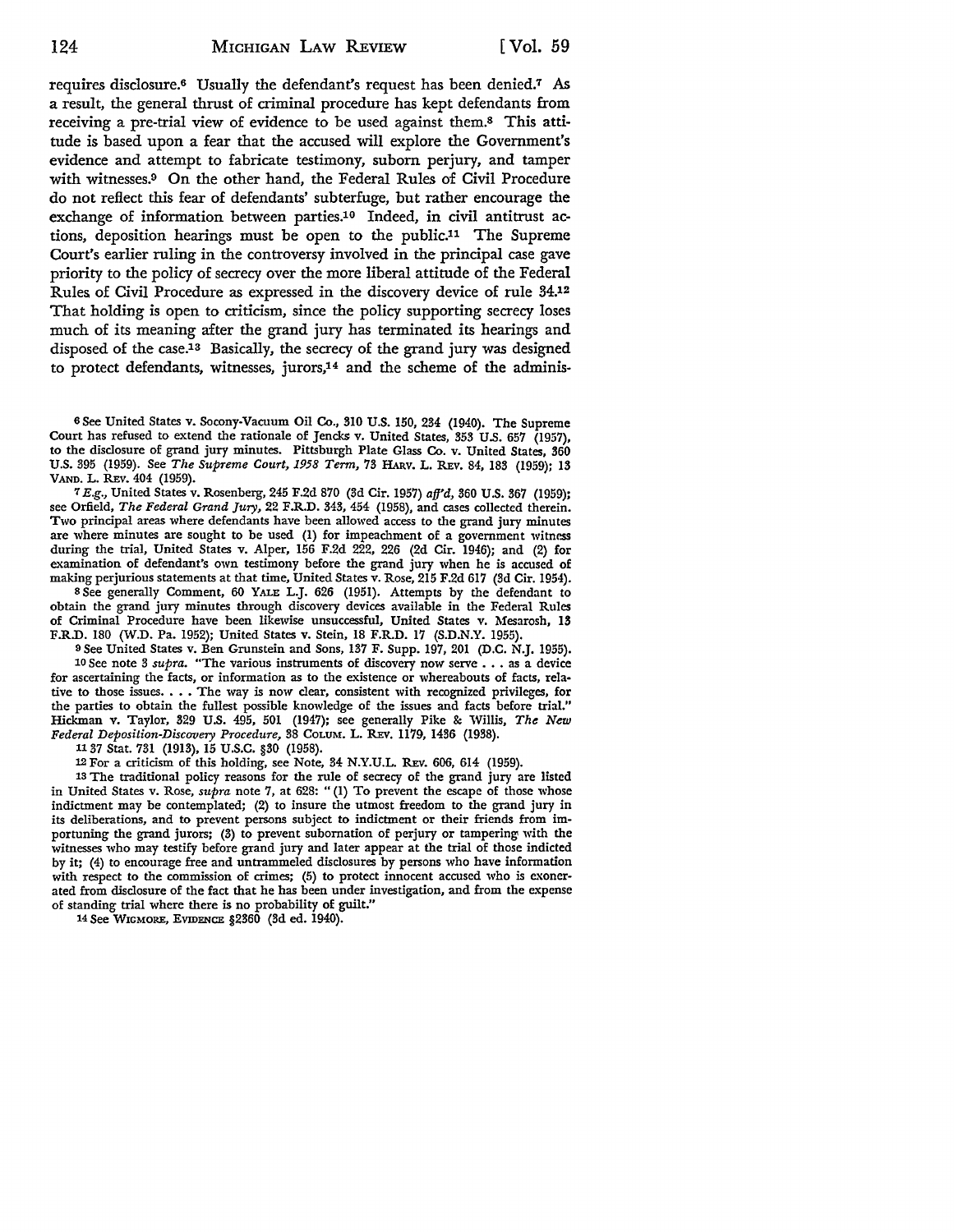tration of justice.<sup>15</sup> Certainly defendants did not need protection in the principal case, for they were requesting disclosure. Witnesses cannot expect protection from the disclosure of their testimony since they might have been forced to reveal the same information in a criminal trial if the grand jury had returned an indictment.16 The protection needed for the jurors at this point is limited to a freedom from disclosure of their votes and expressions of opinions, but these votes and opinions were not the subject of discovery in the principal case.<sup>17</sup> And, as noted earlier, liberal discovery is consistent with the prevailing notions concerning the administration of justice in civil cases in the federal courts.<sup>18</sup> Where the traditional reasons for grand jury secrecy are not applicable, it is difficult to justify the tactical advantage received by the Government when such secrecy is, nevertheless, afforded. The Government receives the benefits of the broad investigative powers of the grand jury without having to make known the weaknesses uncovered.10 A more objectionable extension of the rationale of the Supreme Court may exist where administrative agencies are allowed access to grand jury minutes.20 It would be unfair to deny respondents the right to examine the minutes in such cases. Since the agency is usually entrusted with the adjudication as well as the prosecution of a case, it could be considering evidence that respondent could not combat.<sup>21</sup>

Although the same policy considerations which were presented to the Supreme Court were presented in the present motion,<sup>22</sup> the holding and dictum of the Supreme Court require a distinction to be made between information obtained through the grand jury by intentional subversion and that received pursuant to an honest attempt to seek an indictment.23 Therefore, the court in the principal case was required to make a somewhat artificial distinction. It is clear that if the Government calls a grand jury for the sole purpose of gathering evidence for a civil case, the secrecy of

15 "If defendants were entitled to inspection of grand jury minutes in all cases without regard to the merit of their requests the resulting delay in disposing of cases would add appreciably to the burden of administering criminal justice in the Federal Courts,'' United States v. Geller, 154 F. Supp. 727, 729 n.I (S.D.N.Y. 1957). See also Judge Learned Hand's discussion in United States v. Garrson, *supra* note 4.

10 See W1cMoRE, EVIDENCE §2362 (3d ed. 1940); *but see* Note, 59 CoLUM. L. REv. 1089, 1092 (I 959).

17 See WIGMORE, EVIDENCE §2361 (3d ed. 1940).

18 See note IO *supra.* 

10 For a description of the investigative powers of the grand jury, see generally Dession &: Cohen, *The Inquisitorial Functions of Grand Juries,* 41 YALE L.J. 687 (1932). The Government's use is inhibited by the defendant's right to use grand jury transcript for impeachment purposes. See note 7 *supra.* 

20 *Compare In re* Bullock, 103 F. Supp. 639 (D. D.C. 1952), *and* Application of Scro, 108 N.Y.S.2d 305 (Kings County Ct. 1951), *with* Application of Bar Ass'n of Erie County, 47 N.Y.S.2d 213 (Erie County Ct. 1944).

21 The legality of such procedure is questionable, but it is very difficult to restrain an agency from such activity. See COOPER, ADMINISTRATIVE AGENCIES AND THE COURTS 169 (1951). 22 See PUTIXAMMER, ADMINISTRATION OF CRIMINAL LAW 122 (1953); ORFIELD, CRIMINAL

PROCEDURE FROM ARREST TO APPEAL 168 (1947).

23 United States v. Proctor & Gamble, *supra* note 8.